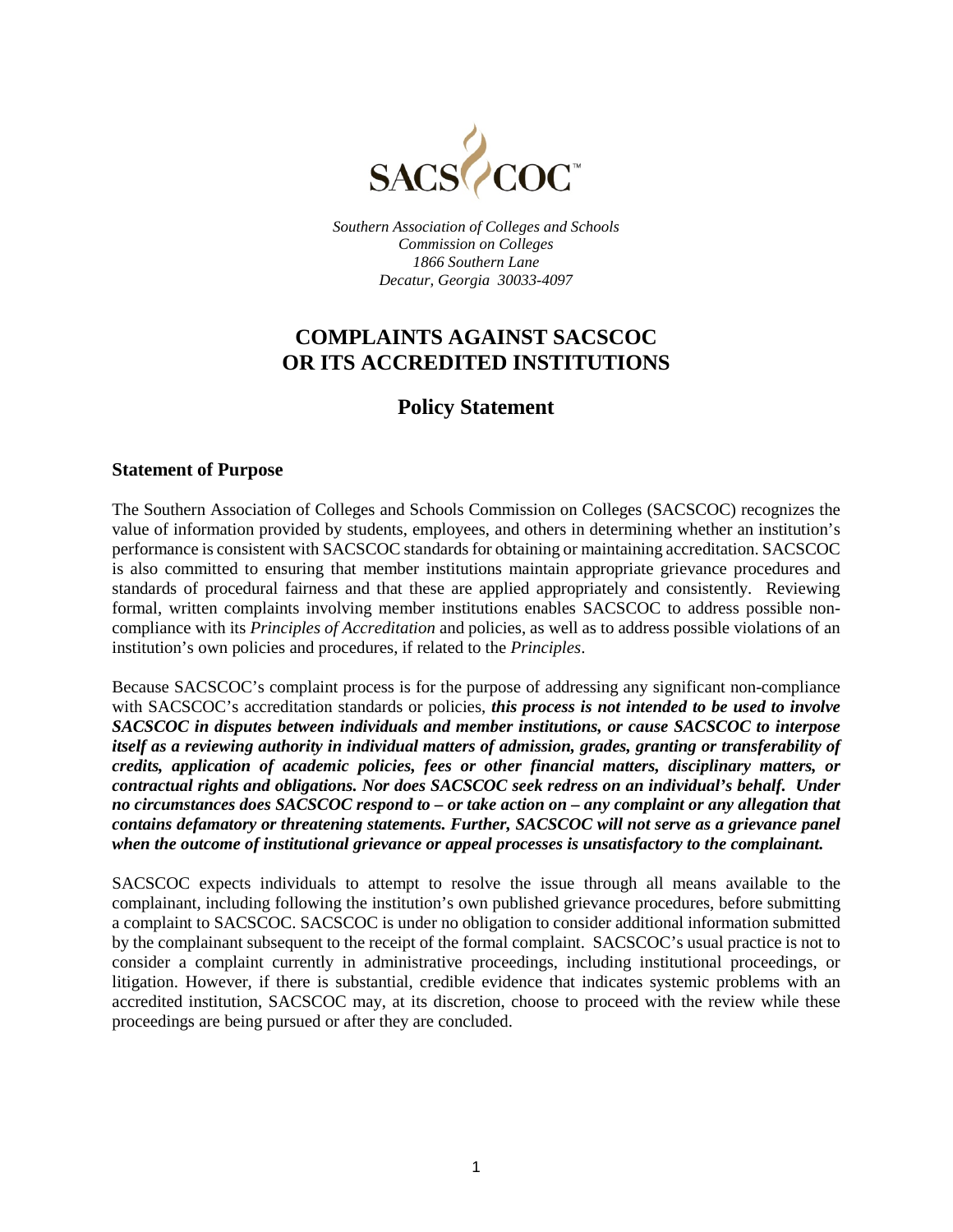### **Responsibilities of Institutions**

Standard 12.4 (*Student complaints)* of the *Principles of Accreditation* states:

The institution (a) publishes appropriate and clear procedures for addressing written student complaints, (b) demonstrates that it follows the procedures when resolving them, and (c) maintains a record of student complaints that can be accessed upon request by SACSCOC.

Each institution is required to have in place student complaint policies and procedures that are reasonable, fairly administered, and well publicized. SACSCOC also requires, in accord with federal regulations, that each institution maintains a record of complaints received by the institution. This record is made available to SACSCOC upon request. This record will be reviewed and evaluated by SACSCOC as part of the institution's comprehensive decennial evaluation.

#### **Complaints against an Institution**

An individual may make an inquiry regarding complaint procedures or about issues and concerns that could be considered complaints; however, the Commission's response and its obligations to meet the specific timetables outlined in the procedures (referenced later in this document) will begin only after the complainant submits a formal written complaint. A formal complaint is one that is (1) submitted in writing using the SACSCOC ["Complaint Form"](#page-8-0) (appended to the end of this document), (2) **signed by the person submitting the complaint (complainant)**, (3) *two print copies* of the form and any supporting documentation, and (4) sent via ground mail to:

President Southern Association of Colleges and Schools Commission on Colleges 1866 Southern Lane Decatur, GA 30033-4097

SACSCOC will not consider the following to be formal, written complaints: (a) complaints that are not in writing, (b) anonymous complaints, (c) complaints submitted electronically, (d) complaints submitted through facsimile transmission, (e) complaints submitted on behalf of another individual, or (f) complaints forwarded to SACSCOC. In addition, SACSCOC does not accept voice recordings, such as recordings of meetings and conversations, as evidence in support of a complainant's allegations. To submit information from voice recordings, the complainant should have the tape transcribed, provide a signature page for the complainant to attest to the accuracy of the transcription, and have the signature page notarized. If a complainant has a demonstrated disability that prevents submission of a formal complaint in accord with the guidelines above, he or she should contact the SACSCOC Public Relations and Data Specialist for assistance.

### **Complaints against SACSCOC Board of Trustees or its Staff**

Complaints against SACSCOC are limited to the agency's accreditation standards, procedures, and SACSCOC staff or any other SACSCOC representative. In order to be considered a formal complaint against SACSCOC, a complaint must involve issues broader than a concern about a specific institutional action.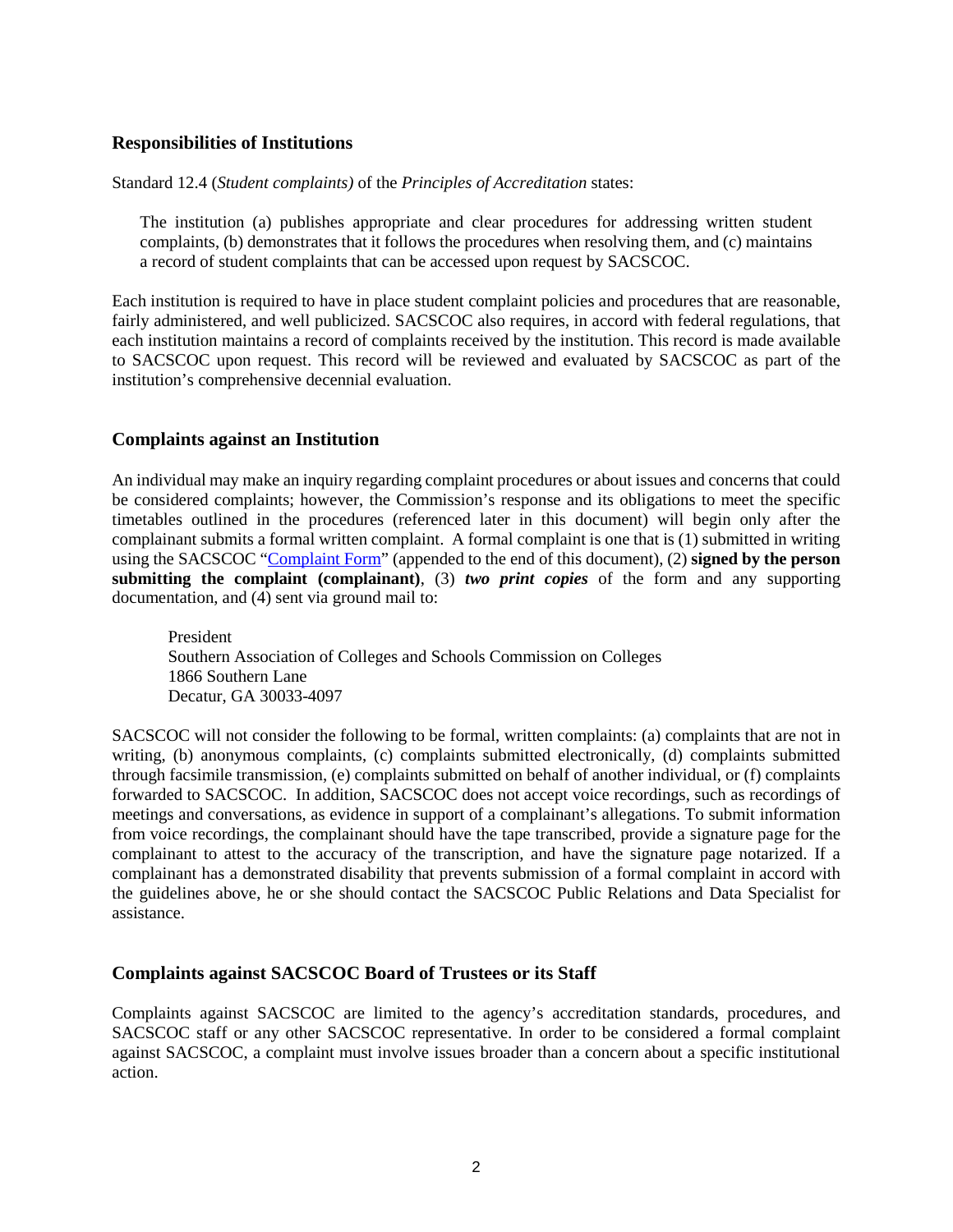### **Distinction between Submitting Third-Party Comments and Filing Formal Complaints**

SACSCOC is interested in ensuring that member institutions maintain *ongoing* compliance with SACSCOC standards and policies *outside the institution's scheduled formal review* and that member institutions maintain appropriate grievance procedures and standards of procedural fairness that are applied consistently. Therefore, if an individual has documentation of an institution's *significant* non-compliance with SACSCOC standards or policies, the individual should file a formal complaint with SACSCOC.

Third-party comments are submitted by the public *at the time of an institution's formal, scheduled review* (initial accreditation or reaffirmation) for the purpose of informing SACSCOC regarding the institution's ongoing commitment to compliance with SACSCOC standards and policies. Therefore, if an individual wishes to address an institution's compliance with the *Principles of Accreditation* at the time of the institution's formal committee review, he/she should use the policy ["Third-Party Comment by the Public.](http://www.sacscoc.org/pdf/Third%20Party%20Comment%20by%20the%20Public-Final.pdf)"

# **COMPLAINT PROCEDURES**

#### **Procedures for filing a complaint against a SACSCOC member institution**

A formal, written complaint against an institution must meet the definitions outlined in the policy statement above. The complaint must be submitted in writing using the SACSCOC ["Complaint Form,"](#page-8-1) and signed by the complainant. SACSCOC will not entertain anonymous complaints. The ["Complaint Form"](#page-8-1) includes:

- 1. A brief statement describing the complaint in the clearest possible terms.
- 2. The section(s) of the *Principles of Accreditation* with which the institution is alleged to have been out of compliance, and the time frame in which the significant lack of compliance is alleged to have occurred.
- 3. A clear and concise written description of the documentation upon which the allegation is based should state relevant facts and document and support the allegation that the institution is in significant violation of the standards referenced in the complaint.
- 4. A description of the action taken by the institution to date and a copy of the institution's response to the complainant as a result of prescribed procedures.
- 5. An acknowledgment that SACSCOC staff may send a copy of the complaint to the president of the institution.
- 6. Full disclosure about any other external channels the complainant is pursuing, including legal action.
- 7. Only written and signed SACSCOC Complaint Forms, which include the identified *Principles of Accreditation* and two copies of all materials constitute a formal complaint.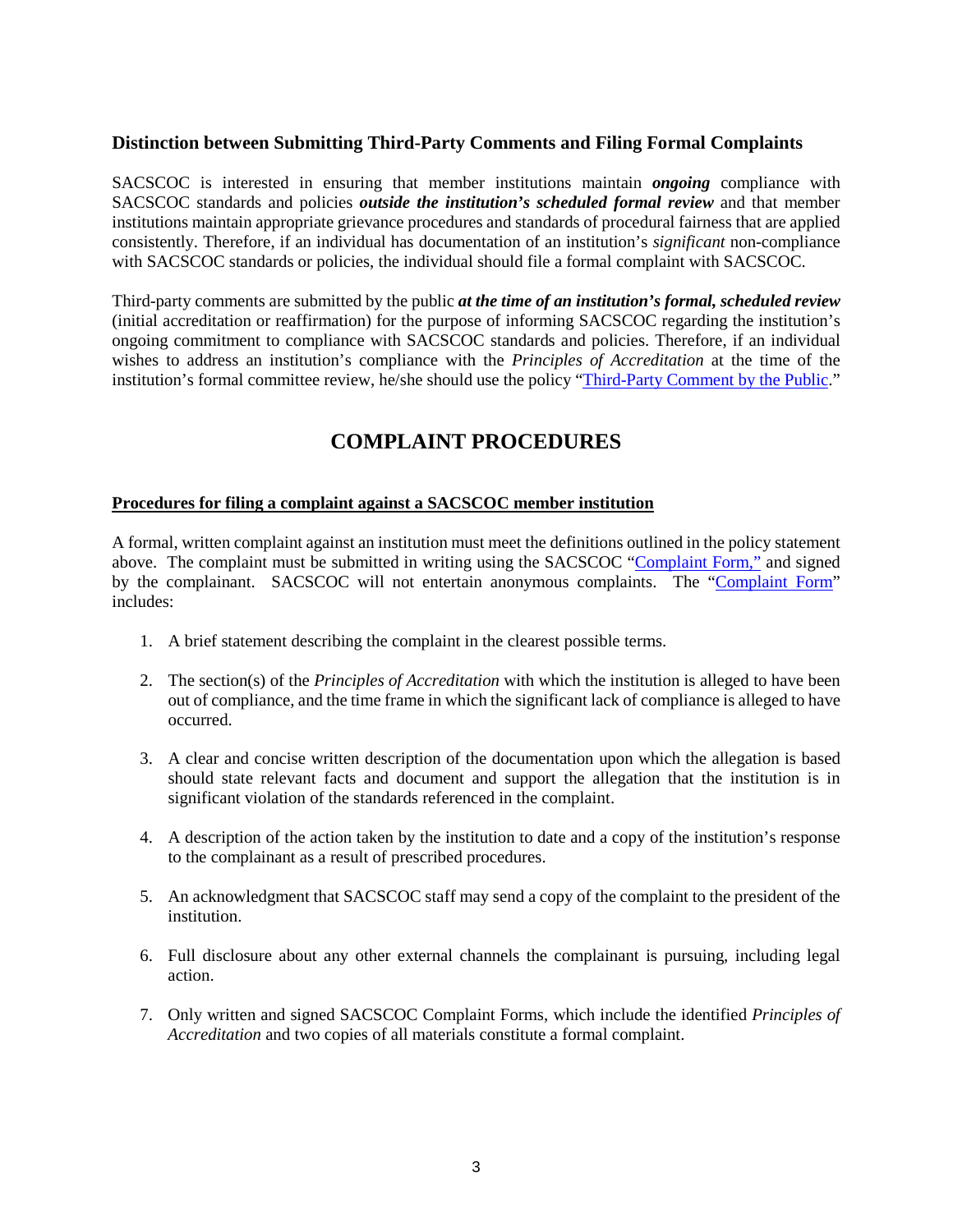Once the formal written complaint is submitted, SACSCOC and the complainant are responsible for the following:

- 1. SACSCOC will acknowledge a formal written complaint within 21 calendar days of its receipt.
- 2. Within 60 calendar days after acknowledging receipt of the complaint, SACSCOC staff will review the complaint and documentation and determine (1) whether it is within the scope of SACSCOC policies and is accreditation-related, (2) if there is adequate documentation in support of the allegations, and (3) whether the complaint raises significant questions about the institution's compliance with SACSCOC standards. Normally, SACSCOC considers reviewing a formal complaint if the circumstances leading to it occurred within one year of the formal filing of the complaint or one year within completion of the complaint process at the institution. SACSCOC will inform the complainant regarding the disposition of the complaint to include one of the following:
	- a. The complaint will not be processed further because it is not within the scope of SACSCOC policies and jurisdiction or there is inadequate documentation to raise questions concerning the institution's compliance with SACSCOC standards.
		- (1) The complaint will not be processed further because it is not within the scope of SACSCOC policies and jurisdiction or there is inadequate documentation to raise questions concerns the institution's compliance with SACSCOC standards. The decision of the President of SACSCOC is final.
	- b. The complaint has sufficient substance to warrant further review. In this case, SACSCOC will make every effort to expedite the review; however, the time required to conduct the review may vary considerably depending on the circumstances and nature of the complaint. A copy of the complaint will be forwarded to the institution's chief executive officer who will be asked to respond to SACSCOC within 30 calendar days. Following the review, the complainant and institution involved will be notified regarding one of the following:
		- (1) The complaint will not be processed further because there is insufficient evidence of significant non-compliance. The decision of the President of SACSCOC is final. Requests for reconsideration will not be entertained.
		- (2) If there appears to be sufficient evidence of significant non-compliance or if SACSCOC staff are unable to determine compliance, then one of the following actions may be taken by the President of SACSCOC:
			- (a) Authorize a Special Committee to visit the institution. The Special Committee will examine documents and interview institutional personnel, make a judgment about compliance, and prepare a report. The report of the committee will be forwarded to the SACSCOC Board of Trustees and one of its standing committees for review and action at the next meeting of the Board. Following that meeting, the complainant and institution involved will be notified of the decision of the Board.
			- (b) Forward the case directly to the SACSCOC Board of Trustees and one of its standing committees for review and action at the next meeting of the Board. Following that meeting, the complainant and the institution involved will be notified of the decision of the Board.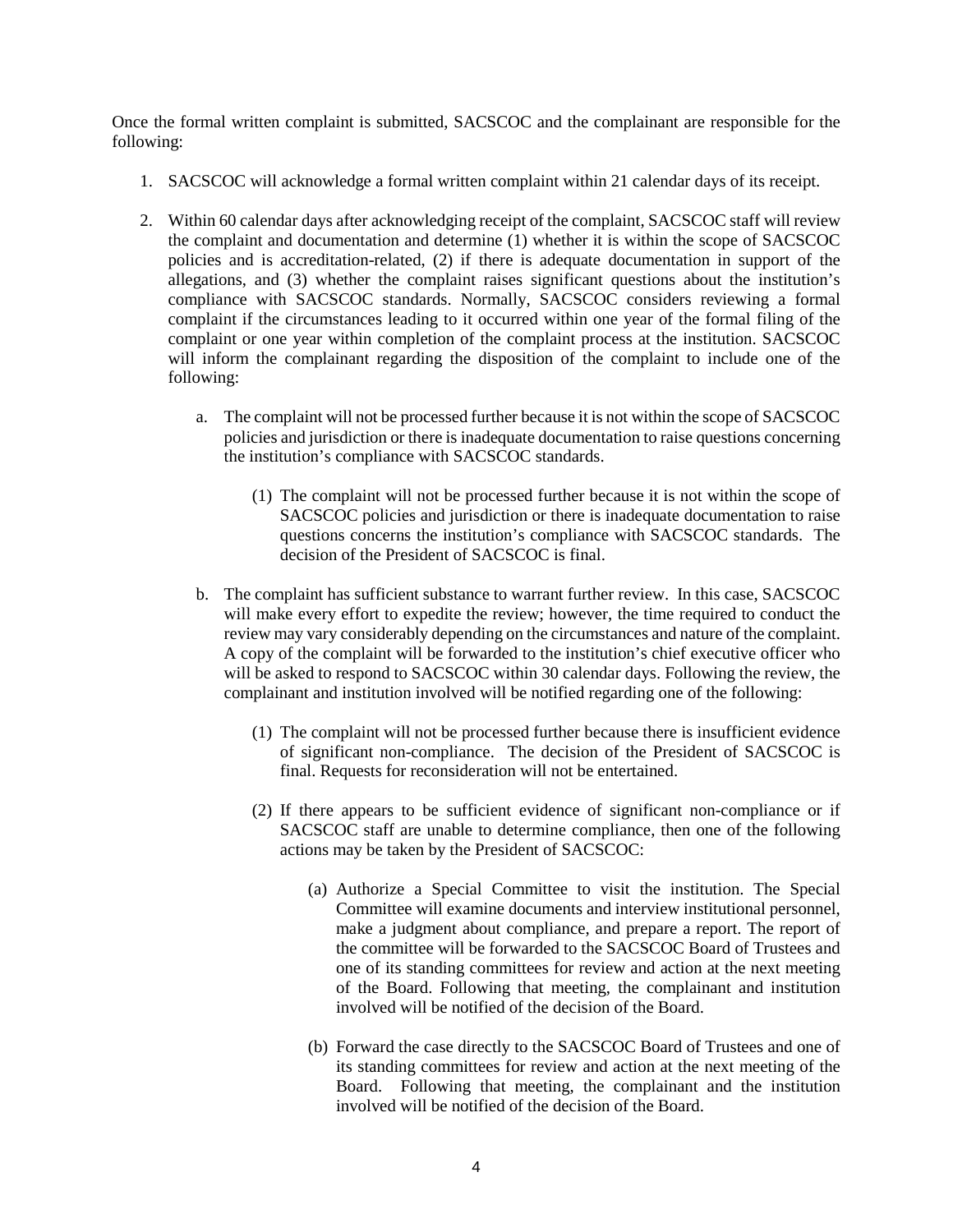- (c) Include the case in an upcoming scheduled visit to the institution. The Committee will examine documents and interview institutional personnel, make a judgment about compliance, and incorporate its findings into the appropriate narrative(s) of its report. In such cases, a section will be added to the Committee's Report providing pertinent information and outlining the substance of the committee's review related to the complaint. The report will be forwarded to the SACSCOC Board of Trustees and one of its standing committees for review and action according to the published timeline for such a committee review. Following that meeting, the complainant and the institution involved will be notified of the Board's decision.
- (d) Request additional information. After reviewing the additional information, the President of SACSCOC may decide to take any of the actions as described in  $(1)$ ,  $(2)(a)$ ,  $(2)(b)$ , or  $(2)(c)$  above.

For items  $(2)(a)$ ,  $(2)(b)$ , or  $(2)(c)$  above, the decision of the SACSCOC Board of Trustees is final unless the disposition is one that is otherwise appealable as stated in the SACSCOC policy ["Appeals Procedures of the College Delegate Assembly.](http://sacscoc.org/app/uploads/2019/08/AppealsProcedures.pdf)"

- 3. If there is a change of staff during the disposition of a formal complaint, the President of SACSCOC will notify the complainant(s) regarding the change, provide the name of the staff member assigned to review the complaint, and outline a modified schedule for the review of the complaint.
- 4. Individual complaints will be retained in the SACSCOC files until the institution's next two comprehensive decennial reviews have been completed. Based on complaints submitted during this period of time, and/or on a series of notification letters to previous complainants that suggest a pattern of concern which may evidence a significant lack of compliance with the *Principles of Accreditation* that was not evident from any one individual complaint, SACSCOC may renew its consideration of the matter for whatever action may be appropriate.

#### **Procedures for filing a complaint against SACSCOC Board of Trustees or SACSCOC Staff**

- 1. If the complaint is against a SACSCOC staff member or an agency representative, such as an offsite or on-site visiting team member, the following procedure applies. Examples might include: evidence that a staff member failed to follow SACSCOC policy, and/or evidence of an on-site committee member exhibiting bias against an institution, or evidence that a staff member or committee member has a conflict of interest in working with an institutional case.
	- a. The individual should submit a written complaint to the President of SACSCOC that includes a description of the specific complaint accompanied by documentation supporting the allegation.
	- b. The President will acknowledge the complaint within 14 calendar days of its receipt.
	- c. Following review, the President will inform the complainant of action within 30 calendar days of receipt of the complaint.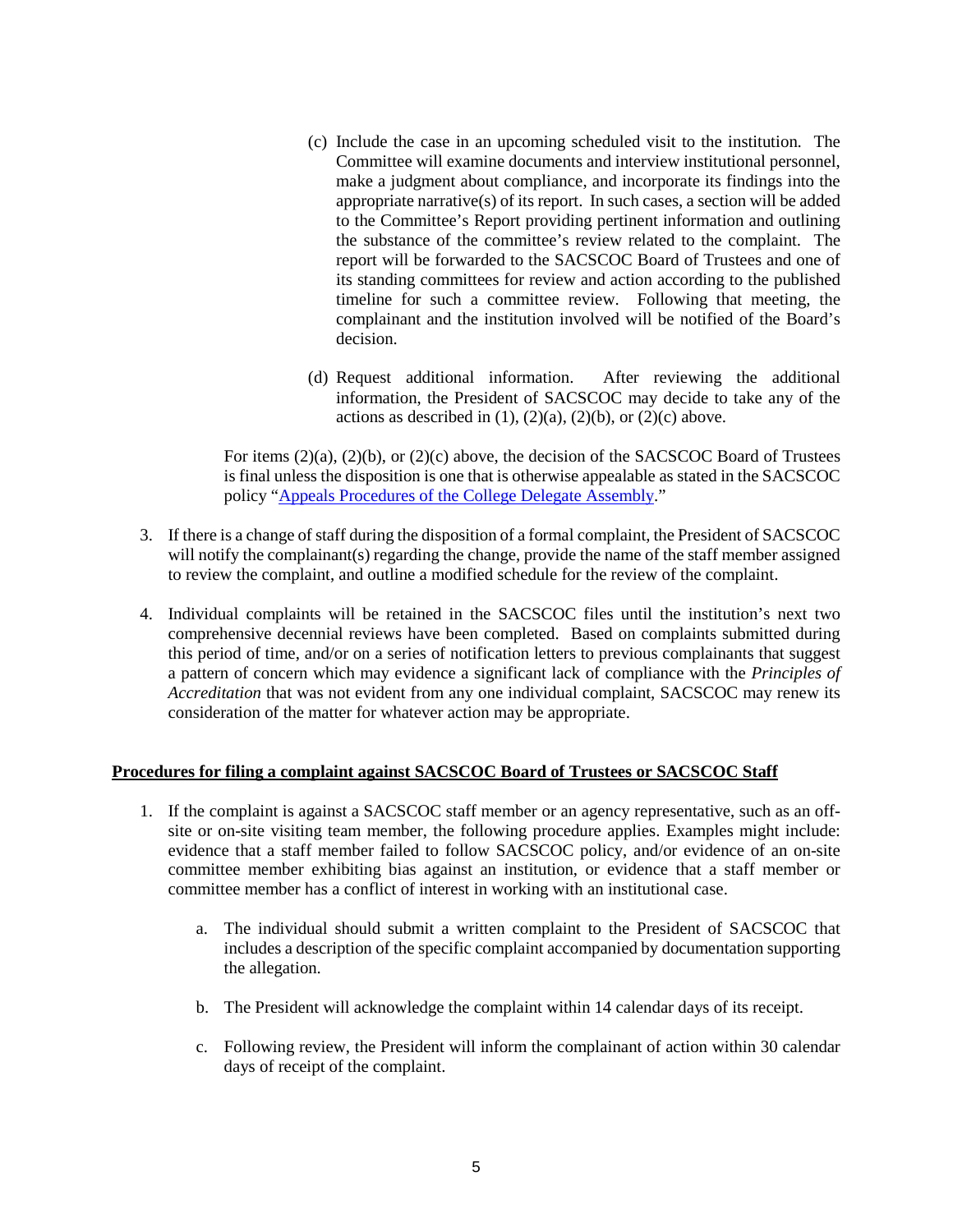- 2. If the complaint is against the President of SACSCOC, the following procedures apply. Examples might include evidence of failure to follow SACSCOC policy or evidence of failure to attend to allegations of unfair treatment by a staff member against an institution.
	- a. The individual should submit a written complaint to the Chair of the SACSCOC Board of Trustees that includes a description of the specific complaint. It should be addressed to "Chair of the SACSCOC Board of Trustees" at SACSCOC's Decatur, GA address.
	- b. The Chair of the SACSCOC Board of Trustees will acknowledge the complaint within 30 calendar days of its receipt and will designate a committee composed of members of the Executive Council to investigate the complaint and recommend action to the Chair. The investigation may include review of the complaint with the SACSCOC President as well as with the complainant.
	- c. The Chair of the SACSCOC Board of Trustees will review the Council's action and inform the complainant and the SACSCOC President of action within 60 calendar days of receipt of the complaint.
	- d. Concern that a SACSCOC action was not in accord with the complainant's expectations is not, in and of itself, cause for review of the complaint.
- 3. If the complaint is against SACSCOC or a member of its Board of Trustees, the following procedures apply. Examples might include: evidence that a Board member failed to recuse him or herself from the discussion and vote of an accreditation case where a conflict of interest existed or evidence that SACSCOC failed to apply policy.
	- a. The individual should submit a written complaint to the Chair of the SACSCOC Board of Trustees that includes a description of the specific complaint. It should be sent via ground mail to:

Chair of the SACSCOC Board of Trustees Southern Association of Colleges and Schools Commission on Colleges 1866 Southern Lane Decatur, GA 30033-4097

- b. The Chair of the SACSCOC Board of Trustees will acknowledge the complaint within 30 calendar days of its receipt and will designate a committee composed of members of the Executive Council to investigate the complaint and recommend action to the Chair. The investigation may include review of the complaint with the SACSCOC President, the Board of Trustees member, as well as with the complainant.
- c. The Chair of the SACSCOC Board of Trustees will review the Council's action and inform the complainant and SACSCOC President of action within 60 calendar days of receipt of the complaint.
- d. If the complaint concerns the Chair of the SACSCOC Board of Trustees, the Vice-Chair of the Board will assume the Chair's role in the timeline above.
- e. Concern that a SACSCOC action was not in accord with the complainant's expectations is not in and of itself cause for review of the complaint.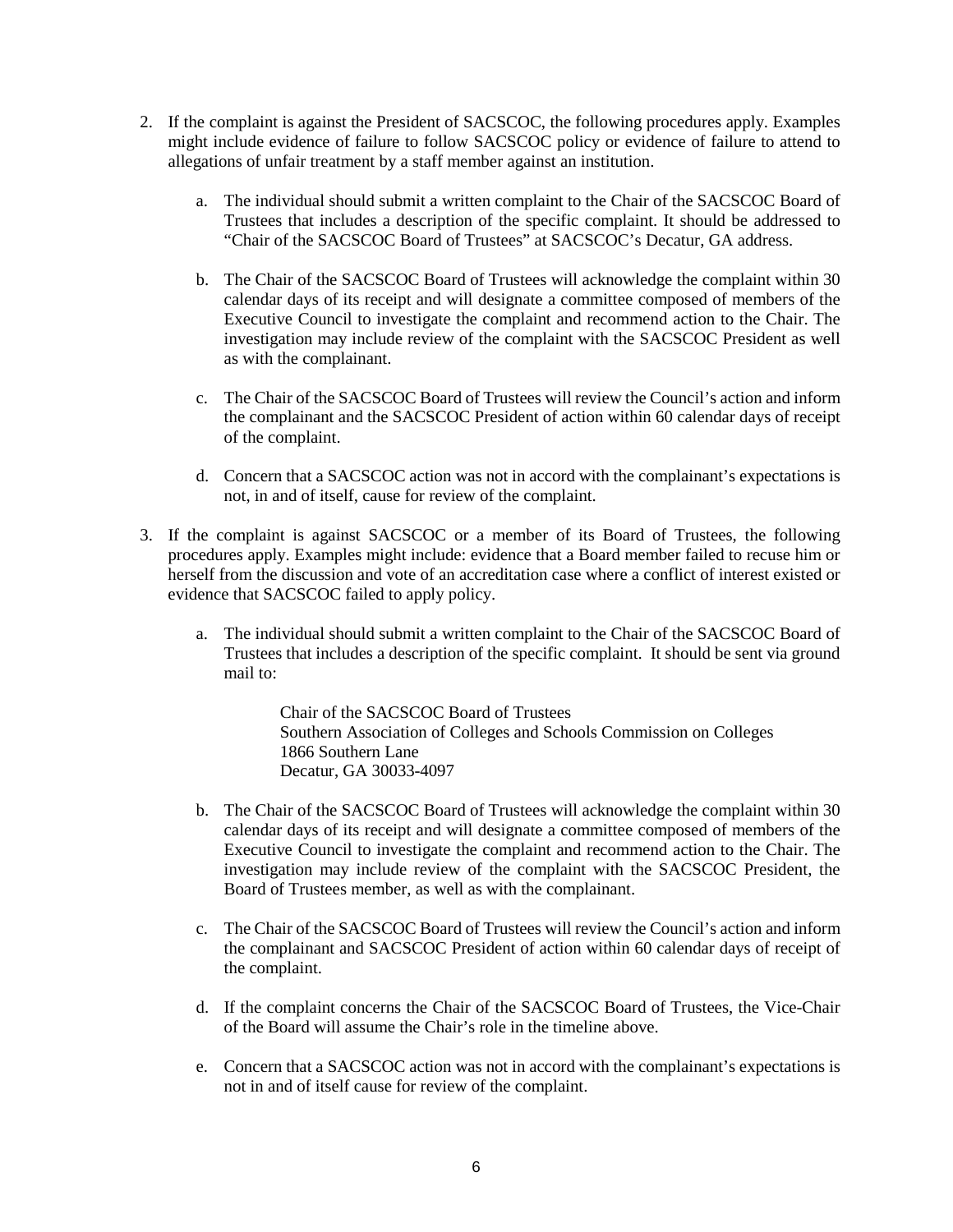#### *Document History*

*Approved: Commission on Colleges, December 1999*

*Revised and Approved: Commission on Colleges: June 2003*

*Revised and Approved: Commission on Colleges, December 2006*

*Revised: Executive Council, November 2007*

*Revised and Approved: Commission on Colleges, December 2007*

*Revised: Board of Trustees, June 2011*

*Revised: Executive Council, March 2012*

*Revised: Board of Trustees, June 2012, December 2012, December 2013*

*Revised: Executive Council, March 2016*

*Edited for the 2018 Edition of the Principles of Accreditation: August 2018*

*Revised and Edited: Board of Trustees, December 2019*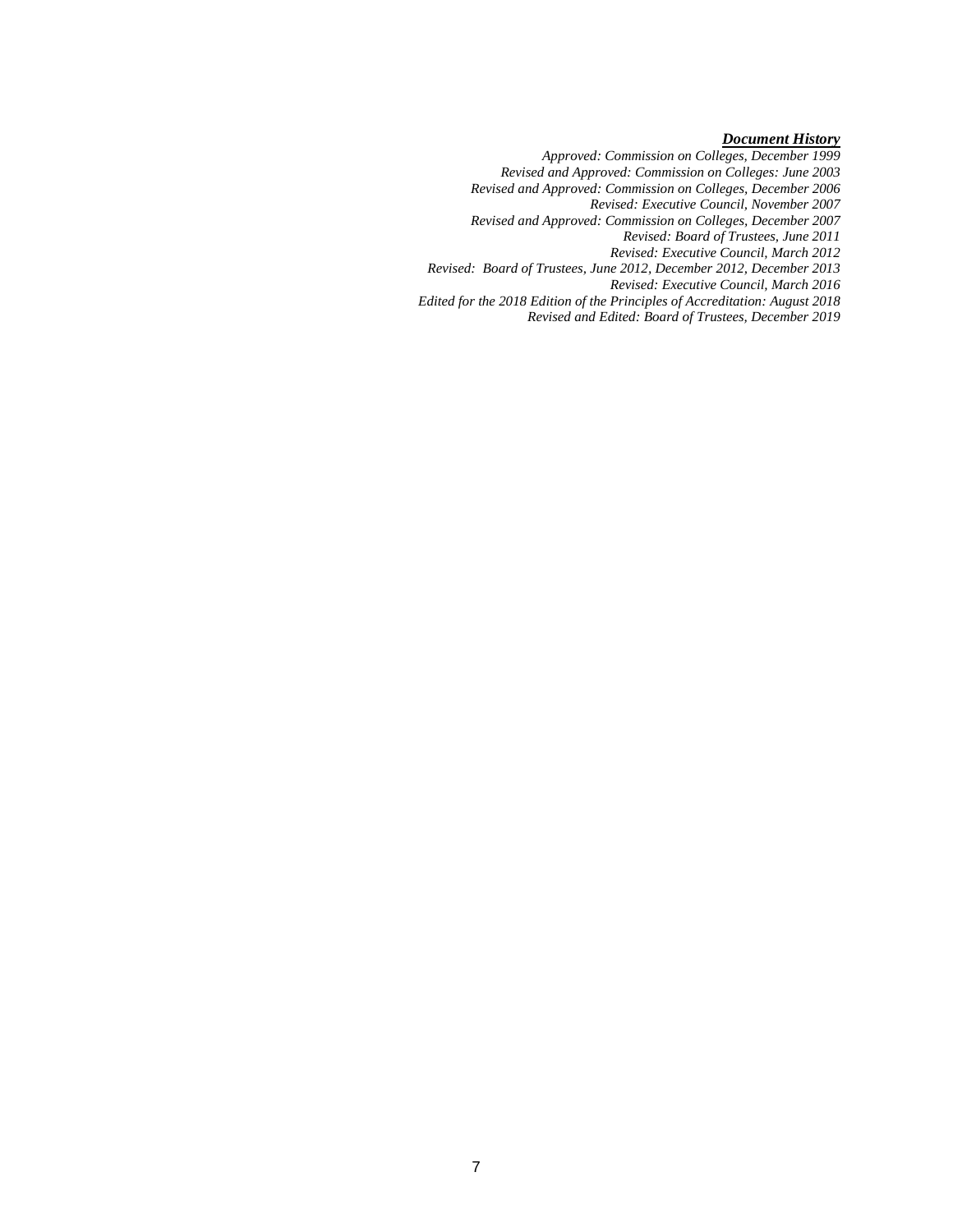

*Southern Association of Colleges and Schools Commission on Colleges 1866 Southern Lane Decatur, Georgia 30033-4097*

## **COMPLAINTS AGAINST INSTITUTIONS: INFORMATION SHEET AND FORM**

The following is intended to provide information to persons wishing to file a complaint about an institution accredited by SACSCOC. **Before filing a complaint, please read the SACSCOC policy "Complaints Against SACSCOC or Its Accredited Institutions" – see [www.sacscoc.org](http://www.sacscoc.org/)**. SACSCOC reviews complaints submitted by students, faculty, and other members of the public about its member institutions. This information helps SACSCOC assure that an institution continues to meet the standards of accreditation set by the membership. Procedures have been established to provide a mechanism for SACSCOC to consider complaints that address significant violations of SACSCOC accreditation standards.

All institutions accredited by SACSCOC are required to have in place adequate procedures for addressing complaints by students, employees, and others. As outlined in the complaint policy, it is the responsibility of the complainant first to attempt to resolve the matter with the institution. The complainant is responsible for providing documentation that all remedies available at the institution have been exhausted. In order to file a complaint with SACSCOC, the complainant must describe these efforts on the complaint form.

### **How to File a Complaint against an Institution Accredited by SACSCOC**

Please use the attached Complaint Form to submit a formal complaint. You must complete all applicable sections of this form before the complaint will be reviewed. **It must be submitted in hard copy, not electronically.** Precisely state the nature of the complaint using five sentences or less. Provide the details that support your complaint. Give a description of the steps taken to exhaust the institution's grievance or complaint process. For both responses, attach additional sheets of paper if more space is needed. Include with the Complaint Form copies of any documents that pertain to the complaint. Please submit two copies of the Complaint Form and the attachments.

Please refer to the attached SACSCOC policy for a description of the process for reviewing complaints.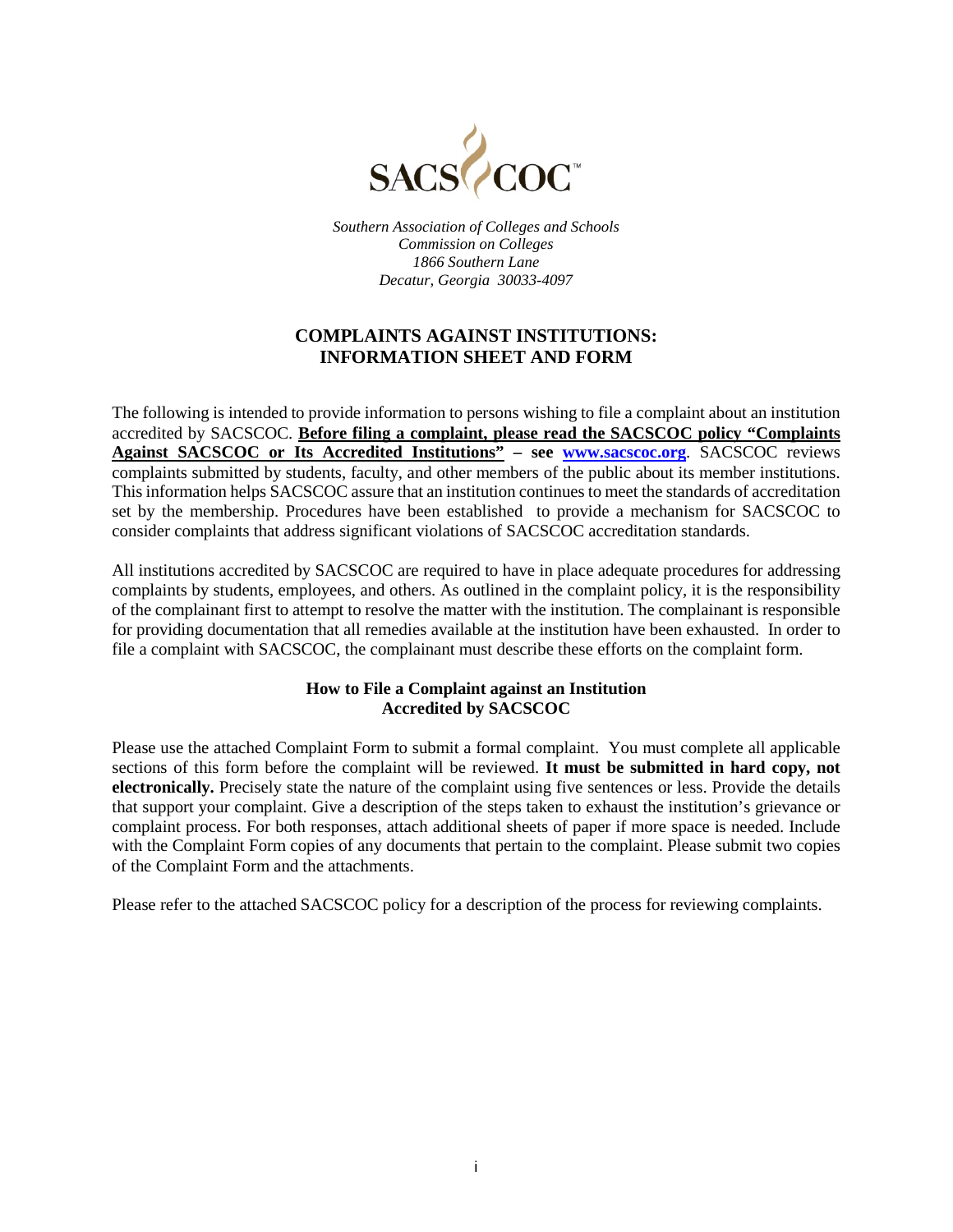## **COMPLAINT FORM ALL SECTIONS OF THIS FORM MUST BE COMPLETED**

# <span id="page-8-1"></span><span id="page-8-0"></span>**I. COMPLAINANT INFORMATION**

A. Title:

| $\square$ MS.                                                                               | $\mathsf{\rfloor}$ MR. | $\Box$ DR.       | OTHER:                 |                                |  |  |
|---------------------------------------------------------------------------------------------|------------------------|------------------|------------------------|--------------------------------|--|--|
| B. First Name:                                                                              |                        | M.I.             | Last Name:             |                                |  |  |
|                                                                                             |                        |                  |                        |                                |  |  |
| <b>B.</b> Street Address:                                                                   |                        |                  |                        |                                |  |  |
|                                                                                             |                        |                  |                        |                                |  |  |
| C. City:                                                                                    |                        | State:           | Zip Code:              | Country: (If outside of USA)   |  |  |
|                                                                                             |                        |                  |                        |                                |  |  |
| D. Office/Home Telephone Number:                                                            |                        |                  | Cell Telephone Number: |                                |  |  |
|                                                                                             |                        |                  |                        |                                |  |  |
| E. Email Address:                                                                           |                        |                  |                        |                                |  |  |
|                                                                                             |                        |                  |                        |                                |  |  |
| F. Name of Institution Identified in the Complaint:                                         |                        |                  |                        |                                |  |  |
|                                                                                             |                        |                  |                        |                                |  |  |
| G. Location (city and state) of Institution Identified in the Complaint:<br>City:<br>State: |                        |                  |                        |                                |  |  |
|                                                                                             |                        |                  |                        |                                |  |  |
| H. Status in Relation to the Institution:                                                   |                        |                  |                        |                                |  |  |
| <b>STUDENT</b>                                                                              | $\Box$ PARENT          | $\Box$ FACULTY   | OTHER:<br>$\mathsf{L}$ |                                |  |  |
| I. Current Student Status (If applicable):                                                  |                        |                  |                        |                                |  |  |
| <b>ENROLLED</b>                                                                             | <b>GRADUATED</b>       | <b>PROBATION</b> | $\blacksquare$         | <b>WITHDRAWN</b><br>TERMINATED |  |  |